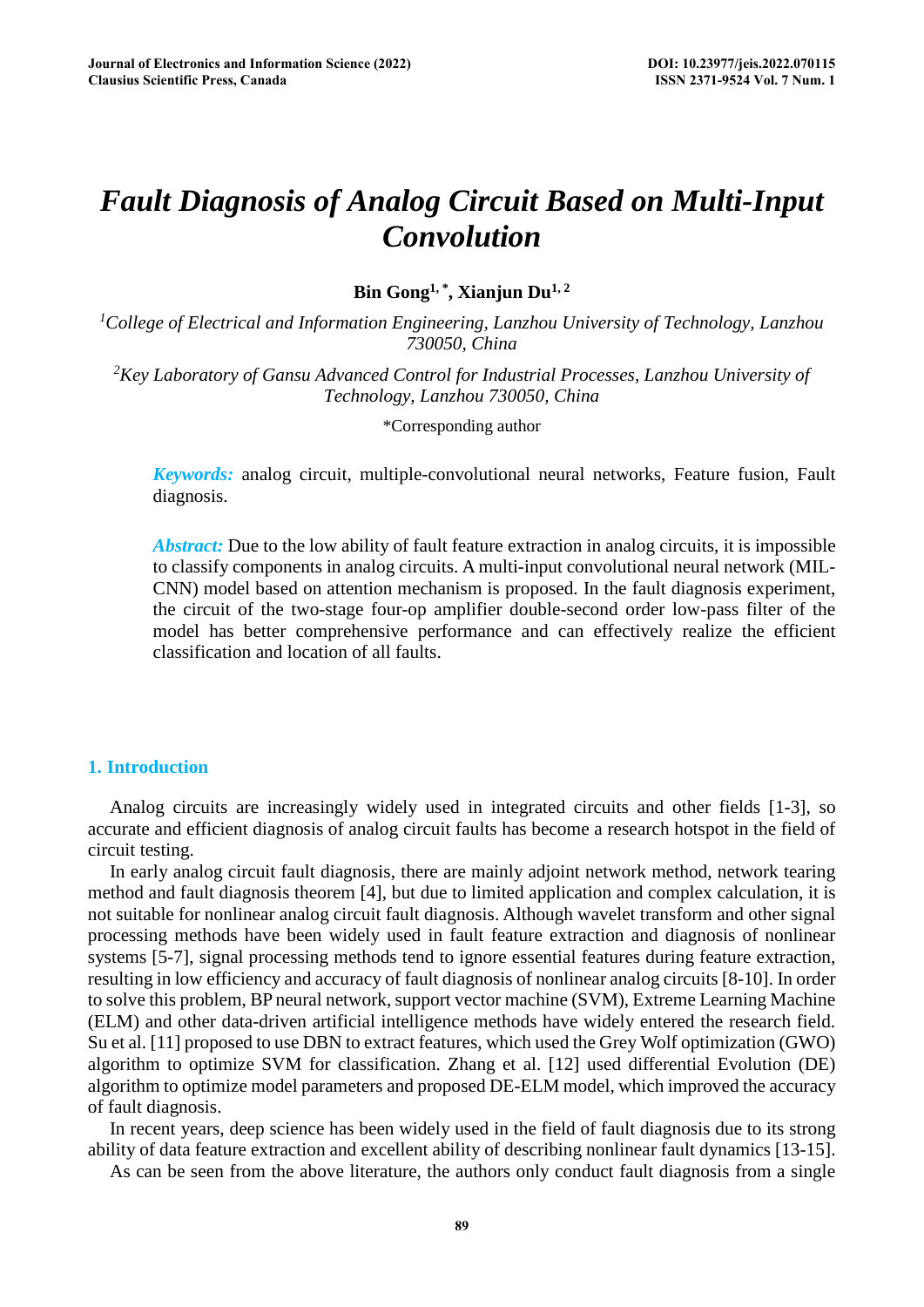perspective of time domain or frequency domain. Therefore, this paper constructed a multi-input convolutional neural network model (MIL-CNN). The fault diagnosis of double-order low-pass filter of two-stage four-op amplifier is taken as an example, and the comprehensive performance of mil-CNN model is verified

## **2. Materials and methods**

The multiple-convolutional neural networks (MIL-CNN) model is adopted in this paper, and its structure is shown in Figure 1. The multi-input layer of MIL-CNN can combine the time domain information graph and frequency domain information graph of fault data.

The order of Net1 and Net2 layers is convolution layer + ReLU, BN layer and pooling layer respectively. Convolutional layer is used to extract the feature of input information. BN layer can reduce the risk of overfitting. Pooling layer can reduce computation. The Net2 and Net1 processes are the same. Net3 connects the time domain feature information of Net1 with the frequency domain feature information of Net2, and finally sends the output value to the classifier for classification.



*Figure 1: MIL-CNN model*

Taking two-stage four-op amplifier double-order low-pass filter (figure 2) as the object, the capacitance and resistance deviate from the normal tolerance range under the interference of the components in the circuit in the external environment. The performance verification of the MIL-CNN diagnostic model was verified by simulation in terms of large size, small size and no fault.



*Figure 2: Two-stage four-op amplifier double-order low-pass filter*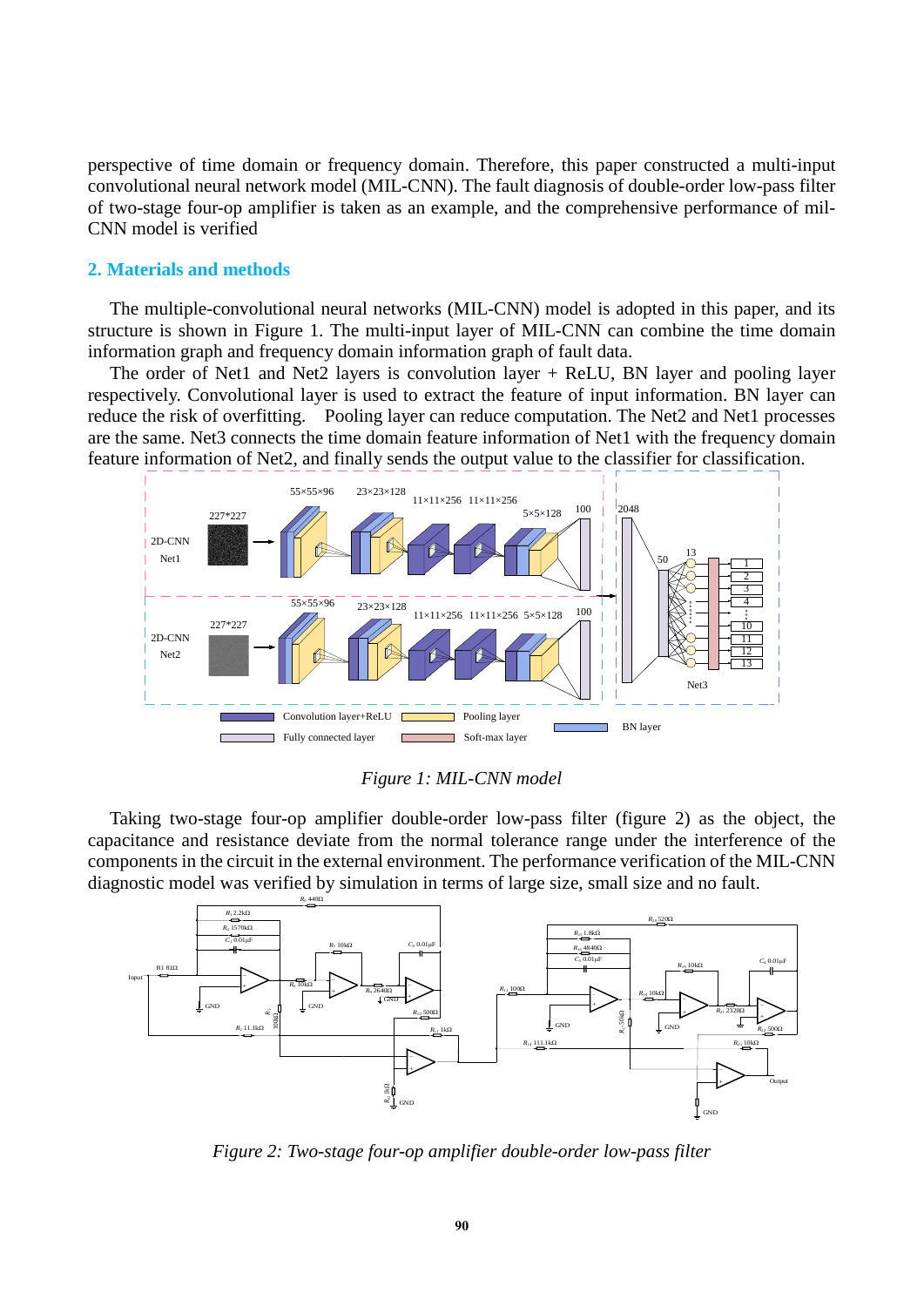The circuit is built in Multisim environment, and the pulse signal with voltage of 10V and frequency of 1000Hz is added at both ends of the circuit to collect fault data, and 160000 data are collected for each type of fault. To solve the problem of insufficient data, overlapping sampling is used to enhance data. Label each type of fault and use it as the first input data from Net1; The frequency domain information graph obtained by image Fourier transform is used as the input data of the second subnetwork Net2 network.

The specific steps of the experimental process in this paper are as follows:

1) Add pulse signals at both ends of the circuit under test to take fault data.

2) Classify fault data and add category codes.

3) Using image processing technology to expand the data set, get the time domain image set, and use the image Fourier transform to get the frequency domain data set.

4) Divide the picture set into training set, test set and verification set.

5) Set up MIL-CNN model, use training set to train model, verify set to adjust network model to achieve the optimal model.

6) The actual coding of the test set is compared with the predictive coding generated by the model.

| Grade | Scope of influence              | Station proportion of drought frequency |
|-------|---------------------------------|-----------------------------------------|
|       | Global Drought                  | $P_i \geq 50\%$                         |
|       | <b>Regional Drought</b>         | $50\% > P_i \geq 33\%$                  |
|       | <b>Partial Regional Drought</b> | $33\% > P_i \geq 25\%$                  |
|       | Local Drought                   | $25\% > P_i \ge 10\%$                   |
|       | No Obvious Drought              | $P_i < 10\%$                            |

## *Table 1: Classification of severity of drought-affected areas*

## **3. Results and analysis**

In order to verify the effectiveness and superiority of the proposed MIL-CNN network in fault diagnosis of complex circuits, a two-stage four-op amplifier double-second-order low-pass filter was used for simulation verification.  $R_3$ ,  $R_4$ ,  $R_6$ ,  $R_7$ ,  $R_9$  and capacitors  $C_2$  and  $C_4$  were selected as research objects. The failure modes are shown in table 2.

|  | Table 2: Fault mode of two-stage four-op amplifier double-order low-pass filter |  |
|--|---------------------------------------------------------------------------------|--|
|  |                                                                                 |  |

| Fault code | Fault type              | Tolerance range/% | Nominal value | The fault value |
|------------|-------------------------|-------------------|---------------|-----------------|
| f1         | Normal                  |                   |               |                 |
| f2         | $R_3$ increase          | 5                 | $3k\Omega$    | $4.5k\Omega$    |
| f3         | $R_3$ decrease          | 5                 | $3k\Omega$    | $1.5k\Omega$    |
| f4         | $R_4$ increase          | 5                 | $1570k\Omega$ | $2355k\Omega$   |
| f5         | R <sub>4</sub> decrease | 5                 | $1570k\Omega$ | $785k\Omega$    |
| f6         | $R6$ increase           | 5                 | $10k\Omega$   | $15k\Omega$     |
| f7         | $R6$ decrease           | 5                 | $10k\Omega$   | $5k\Omega$      |
| f8         | R <sub>9</sub> increase | 5                 | $2640\Omega$  | $3960\Omega$    |
| f9         | R <sub>9</sub> decrease | 5                 | $2640\Omega$  | $1320\Omega$    |
| f10        | $C_2$ increase          | 5                 | 0.01nF        | 0.005nF         |
| f11        | $C_2$ decrease          | 5                 | 0.01nF        | 0.015nF         |
| f12        | $C_4$ increase          | 5                 | 0.01nF        | 0.005nF         |
| f13        | $C_4$ decrease          | 5                 | 0.01nF        | 0.015nF         |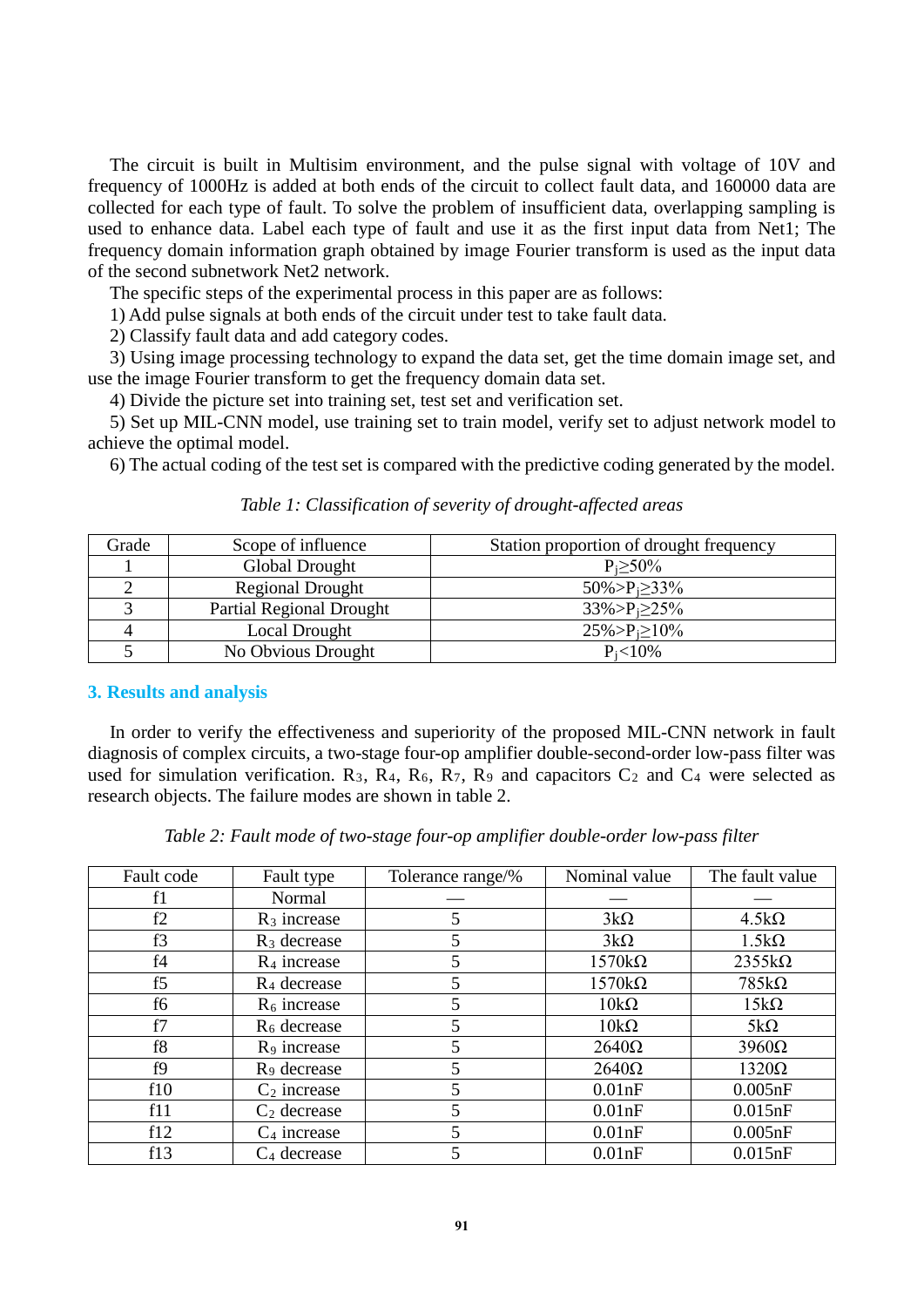| Method         | Average accuracy/% |
|----------------|--------------------|
| WTF+PCA+ELM    | 50.93              |
| $WTF+PCA+BP$   | 73.24              |
| WTF+PCA+SVM    | 85.72              |
| CNN            | 88.93              |
| <b>MIL-CNN</b> | 93.82              |

*Table 3: Average accuracy of fault diagnosis for two-stage four-op amplifier double-order low-pass filter*

As can be seen from table 3, the average accuracy of MIL-CNN is 98.52%. MIL-CNN has better performance than traditional CNN, and in complex circuits, data is preprocessed first, so shallow learning cannot effectively classify faults.

According to the above, MIL-CNN does not require complex data preprocessing, splicing information in time domain and frequency domain, and acquiring more comprehensive features. Compared with other methods, the proposed method has obvious advantages in complex circuits.

## **4. Conclusions and Discussion**

A fault diagnosis model for MIL-CNN analog circuit is proposed in this paper. The main conclusions are as follows:

According to the diagnostic experiment results of double-second order low-pass filter of two-stage four-op amplifier, the fault diagnosis ability of MIL-CNN network is better than that of traditional CNN. MIL-CNN greatly improved their feature extraction ability and learning ability. Compared with shallow learning, MIL-CNN network is more suitable for analog circuit fault diagnosis, providing a new solution for analog circuit fault diagnosis and other fields

#### **Acknowledgements**

This study is supported by grants from National Natural Science Foundation of China (Grant No. 61963025), and Education Department of Gansu Province: "Star of Innovation" project for outstanding Graduate students (2021CXZX-499).

#### **References**

*[1] SAI S V A, LONG B, PECHT M. Diagnostics and prognostics method for analog electronic circuits [J]. IEEE Transactions on Industrial Electronics, 2013, 60 (11): 5277-5291.*

*[2] AO Y, SHI Y, WEI Z, et al. An approximate calculation of ratio of normal variables and its application in analog circuit fault diagnosis [J]. Journal of Electronic Testing Theory & Applications, 2013, 29 (4): 555-565.*

*[3] TANG X, XU A. Practical analog circuit diagnosis basedon fault features with minimum ambiguities [J]. Journal of Electronic Testing, 2016, 32(1): 1-13.*

*[4] TADEUSIEWICZ, MICHAL, HALGAS, et al. A method for local parametric fault diagnosis of a broad class of analog integrated circuits [J]. IEEE Transactions on Instrumentation and Measurement, 2018, 67(2): 328-337.*

*[5] DUAN C D, HE Z J, JIANG H K. Fault feature extraction using nonlinear wavelet transform [J]. Journal of Vibration Engineering, 2005(1): 129-132.*

*[6] COHEN A, TIPLICA T, KOBI A. Design of experiments and statistical process control using wavelets analysis [J]. Control Engineering Practice, 2016, 49(4): 129-138.*

*[7] TADEUSIEWICZ, MICHAL, HALGAS, et al. A New Approach to Multiple Soft Fault Diagnosis of Analog BJT and CMOS Circuits [J]. IEEE Transactions on Instrumentation and Measurement, 2015, 64(10): 2688-2695.*

*[8] LEI Y, JIA F, LIN J, Et al. An intelligent fault diagnosis method using unsupervised feature learning towards mechanical big data [J]. IEEE Transactions on Industrial Electronics, 2016, 63 (5): 3137-3147.* 

*[9] GAN X SH, GUO W M, ZHE D, et al. Research on WNN soft fault diagnosis for analog circuit based on adaptive*